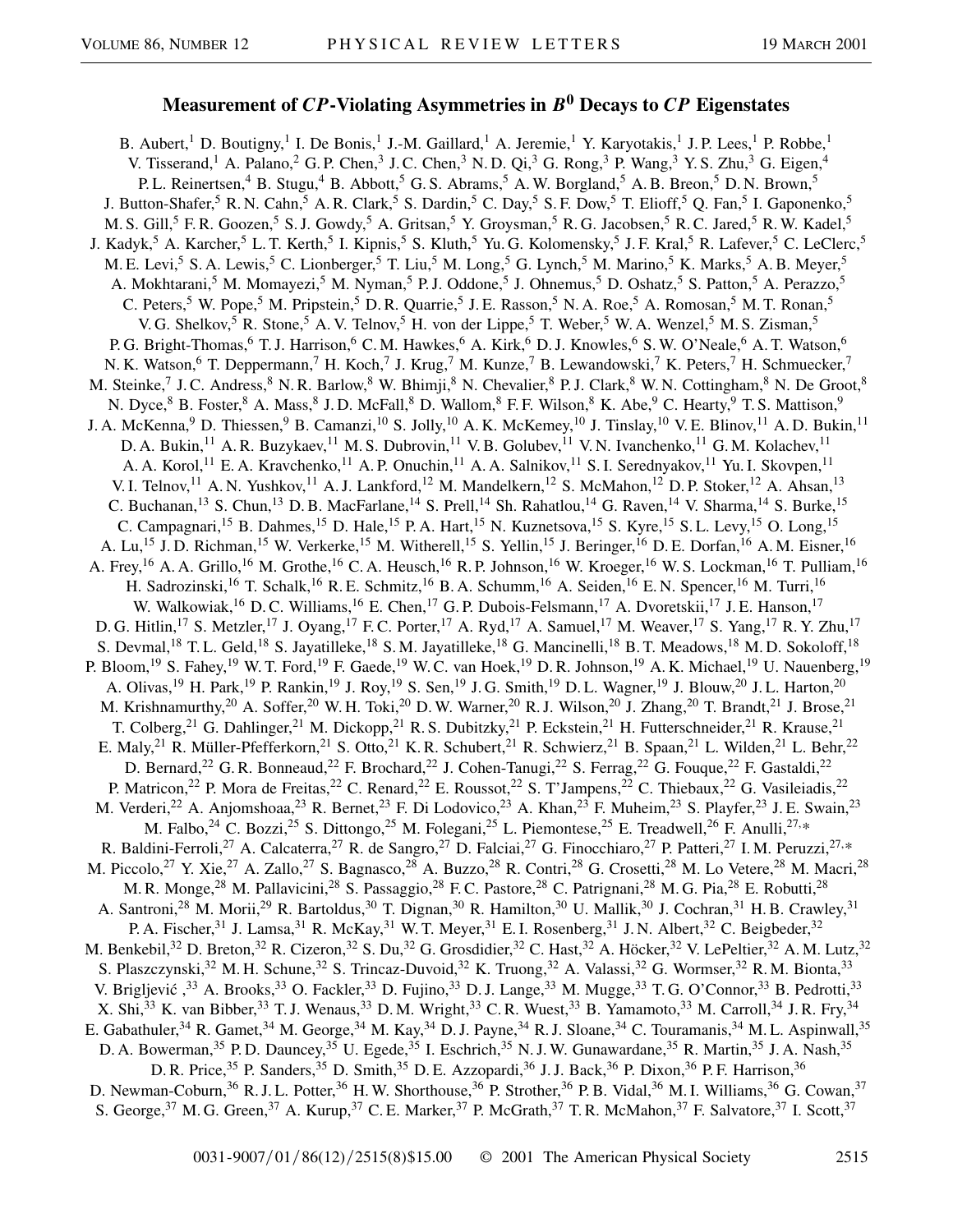G. Vaitsas,  $37$  D. Brown,  $38$  C. L. Davis,  $38$  K. Ford,  $38$  Y. Li,  $38$  J. Pavlovich,  $38$  J. Allison,  $39$  R. J. Barlow,  $39$  J. T. Boyd,  $39$ J. Fullwood,<sup>39</sup> F. Jackson,<sup>39</sup> G. D. Lafferty,<sup>39</sup> N. Savvas,<sup>39</sup> E. T. Simopoulos,<sup>39</sup> R. J. Thompson,<sup>39</sup> J. H. Weatherall,<sup>39</sup> R. Bard,<sup>40</sup> A. Farbin,<sup>40</sup> A. Jawahery,<sup>40</sup> V. Lillard,<sup>40</sup> J. Olsen,<sup>40</sup> D. A. Roberts,<sup>40</sup> J. R. Schieck,<sup>40</sup> G. Blaylock,<sup>41</sup> C. Dallapiccola,<sup>41</sup> K. T. Flood,<sup>41</sup> S. S. Hertzbach,<sup>41</sup> R. Kofler,<sup>41</sup> C. S. Lin,<sup>41</sup> H. Staengle,<sup>41</sup> S. Willocq,<sup>41</sup> J. Wittlin,<sup>41</sup> B. Brau,<sup>42</sup> R. Cowan,<sup>42</sup> G. Sciolla,<sup>42</sup> F. Taylor,<sup>42</sup> R. K. Yamamoto,<sup>42</sup> D. I. Britton,<sup>43</sup> M. Milek,<sup>43</sup> P. M. Patel,<sup>43</sup> J. Trischuk,<sup>43</sup> F. Lanni,<sup>44</sup> F. Palombo,<sup>44</sup> J. M. Bauer,<sup>45</sup> M. Booke,<sup>45</sup> L. Cremaldi,<sup>45</sup> V. Eschenberg,<sup>45</sup> R. Kroeger,<sup>45</sup> M. Reep,<sup>45</sup> J. Reidy,<sup>45</sup> D. A. Sanders,<sup>45</sup> D. J. Summers,<sup>45</sup> M. Beaulieu,<sup>46</sup> J. P. Martin,<sup>46</sup> J. Y. Nief,<sup>46</sup> R. Seitz,<sup>46</sup> P. Taras,<sup>46</sup> V. Zacek,<sup>46</sup> H. Nicholson,<sup>47</sup> C. S. Sutton,<sup>47</sup> N. Cavallo,<sup>48,†</sup> C. Cartaro,<sup>48</sup> G. De Nardo,<sup>48</sup> F. Fabozzi,<sup>48</sup> C. Gatto,<sup>48</sup> L. Lista,<sup>48</sup> P. Paolucci,<sup>48</sup> D. Piccolo,<sup>48</sup> C. Sciacca,<sup>48</sup> J.M. LoSecco,<sup>49</sup> J.R.G. Alsmiller,<sup>50</sup> T.A. Gabriel,<sup>50</sup> T. Handler,<sup>50</sup> J. Heck,<sup>50</sup> J. E. Brau,<sup>51</sup> R. Frey,<sup>51</sup> M. Iwasaki,<sup>51</sup> N. B. Sinev,<sup>51</sup> D. Strom,<sup>51</sup> E. Borsato,<sup>52</sup> F. Colecchia,<sup>52</sup> F. Dal Corso,<sup>52</sup> F. Galeazzi,<sup>52</sup> M. Margoni,<sup>52</sup> M. Marzolla,<sup>52</sup> G. Michelon,<sup>52</sup> M. Morandin,<sup>52</sup> M. Posocco,<sup>52</sup> M. Rotondo,<sup>52</sup> F. Simonetto,<sup>52</sup> R. Stroili,<sup>52</sup> E. Torassa,<sup>52</sup> C. Voci,<sup>52</sup> P. Bailly,<sup>53</sup> M. Benayoun,<sup>53</sup> H. Briand,<sup>53</sup> J. Chauveau,<sup>53</sup> P. David,<sup>53</sup> C. De la Vaissière,<sup>53</sup> L. Del Buono,<sup>53</sup> J. F. Genat,<sup>53</sup> O. Hamon,<sup>53</sup> F. Le Diberder,<sup>53</sup> H. Lebbolo,<sup>53</sup> Ph. Leruste,<sup>53</sup> J. Lory,<sup>53</sup> L. Martin,<sup>53</sup> L. Roos,<sup>53</sup> J. Stark,<sup>53</sup> S. Versillé,<sup>53</sup> B. Zhang,<sup>53</sup> P. F. Manfredi,<sup>54</sup> L. Ratti,<sup>54</sup> V. Re,<sup>54</sup> V. Speziali,<sup>54</sup> E. D. Frank,<sup>55</sup> L. Gladney,<sup>55</sup> Q. H. Guo,<sup>55</sup> J. H. Panetta,<sup>55</sup> C. Angelini,<sup>56</sup> G. Batignani,<sup>56</sup> S. Bettarini,<sup>56</sup> M. Bondioli,<sup>56</sup> F. Bosi,<sup>56</sup> M. Carpinelli,<sup>56</sup> F. Forti,<sup>56</sup> M. A. Giorgi,<sup>56</sup> A. Lusiani,<sup>56</sup> F. Martinez-Vidal,<sup>56</sup> M. Morganti,<sup>56</sup> N. Neri,<sup>56</sup> E. Paoloni,<sup>56</sup> M. Rama,<sup>56</sup> G. Rizzo,<sup>56</sup> F. Sandrelli,<sup>56</sup> G. Simi,<sup>56</sup> G. Triggiani,<sup>56</sup> J. Walsh,<sup>56</sup> M. Haire,<sup>57</sup> D. Judd,<sup>57</sup> K. Paick,<sup>57</sup> L. Turnbull,<sup>57</sup> D. E. Wagoner,<sup>57</sup> J. Albert,<sup>58</sup> C. Bula,<sup>58</sup> R. Fernholz,<sup>58</sup> C. Lu,<sup>58</sup> K. T. McDonald,<sup>58</sup> V. Miftakov,<sup>58</sup> B. Sands,<sup>58</sup> S. F. Schaffner,<sup>58</sup> A. J. S. Smith,<sup>58</sup> A. Tumanov,<sup>58</sup> E. W. Varnes,<sup>58</sup> F. Bronzini,<sup>59</sup> A. Buccheri,<sup>59</sup> C. Bulfon,<sup>59</sup> G. Cavoto,<sup>59</sup> D. del Re,<sup>59</sup> R. Faccini,<sup>14,59</sup> F. Ferrarotto,<sup>59</sup> F. Ferroni,<sup>59</sup> K. Fratini,<sup>59</sup> E. Lamanna,<sup>59</sup> E. Leonardi,<sup>59</sup> M. A. Mazzoni,<sup>59</sup> S. Morganti,<sup>59</sup> G. Piredda,<sup>59</sup> F. Safai Tehrani,<sup>59</sup> M. Serra,<sup>59</sup> C. Voena,<sup>59</sup> R. Waldi,<sup>60</sup> P. F. Jacques,<sup>61</sup> M. Kalelkar,<sup>61</sup> R. J. Plano,<sup>61</sup> T. Adye,<sup>62</sup> B. Claxton,  $^{62}$  B. Franek,  $^{62}$  S. Galagedera,  $^{62}$  N. I. Geddes,  $^{62}$  G. P. Gopal,  $^{62}$  J. Lidbury,  $^{62}$  S. M. Xella,  $^{62}$  R. Aleksan,  $^{63}$ P. Besson,<sup>63,‡</sup> P. Bourgeois,<sup>63</sup> G. De Domenico,<sup>63</sup> S. Emery,<sup>63</sup> A. Gaidot,<sup>63</sup> S. F. Ganzhur,<sup>63</sup> L. Gosset,<sup>63</sup> G. Hamel de Monchenault,<sup>63</sup> W. Kozanecki,<sup>63</sup> M. Langer,<sup>63</sup> G. W. London,<sup>63</sup> B. Mayer,<sup>63</sup> B. Serfass,<sup>63</sup> G. Vasseur,<sup>63</sup> C. Yeche,<sup>63</sup> M. Zito,<sup>63</sup> N. Copty,<sup>64</sup> M. V. Purohit,<sup>64</sup> H. Singh,<sup>64</sup> F. X. Yumiceva,<sup>64</sup> I. Adam,<sup>65</sup> P. L. Anthony,<sup>65</sup> D. Aston,<sup>65</sup> K. Baird,<sup>65</sup> J. Bartelt,<sup>65</sup> J. Becla,<sup>65</sup> R. Bell,<sup>65</sup> E. Bloom,<sup>65</sup> C. T. Boeheim,<sup>65</sup> A. M. Boyarski,<sup>65</sup> R. F. Boyce,<sup>65</sup> F. Bulos,<sup>65</sup> W. Burgess,<sup>65</sup> B. Byers,<sup>65</sup> G. Calderini,<sup>65</sup> R. Claus,<sup>65</sup> M. R. Convery,<sup>65</sup> R. Coombes,<sup>65</sup> L. Cottrell,<sup>65</sup> D. P. Coupal,<sup>65</sup> D. H. Coward,<sup>65</sup> W. W. Craddock,<sup>65</sup> H. DeStaebler,<sup>65</sup> J. Dorfan,<sup>65</sup> M. Doser,<sup>65</sup> W. Dunwoodie,<sup>65</sup> S. Ecklund,<sup>65</sup> T. H. Fieguth,<sup>65</sup> R. C. Field,<sup>65</sup> D. R. Freytag,<sup>65</sup> T. Glanzman,<sup>65</sup> G. L. Godfrey,<sup>65</sup> P. Grosso,<sup>65</sup> G. Haller,<sup>65</sup> A. Hanushevsky,<sup>65</sup> J. Harris,<sup>65</sup> A. Hasan,<sup>65</sup> J.L. Hewett,<sup>65</sup> T. Himel,<sup>65</sup> M. E. Huffer,<sup>65</sup> W. R. Innes,<sup>65</sup> C. P. Jessop,<sup>65</sup> H. Kawahara,<sup>65</sup> L. Keller,<sup>65</sup> M. H. Kelsey,<sup>65</sup> P. Kim,<sup>65</sup> L. A. Klaisner,<sup>65</sup> M. L. Kocian,<sup>65</sup> H. J. Krebs,<sup>65</sup> P. F. Kunz,<sup>65</sup> U. Langenegger,<sup>65</sup> W. Langeveld,<sup>65</sup> D. W. G. S. Leith,<sup>65</sup> S. K. Louie,<sup>65</sup> S. Luitz,<sup>65</sup> V. Luth,<sup>65</sup> H. L. Lynch,<sup>65</sup> J. MacDonald, <sup>65</sup> G. Manzin, <sup>65</sup> H. Marsiske, <sup>65</sup> M. McCulloch, <sup>65</sup> D. McShurley, <sup>65</sup> S. Menke, <sup>65</sup> R. Messner, <sup>65</sup> S. Metcalfe,<sup>65</sup> K. C. Moffeit,<sup>65</sup> R. Mount,<sup>65</sup> D. R. Muller,<sup>65</sup> D. Nelson,<sup>65</sup> M. Nordby,<sup>65</sup> C. P. O'Grady,<sup>65</sup> F. G. O'Neill,<sup>65</sup> G. Oxoby,<sup>65</sup> T. Pavel,<sup>65</sup> J. Perl,<sup>65</sup> S. Petrak,<sup>65</sup> G. Putallaz,<sup>65</sup> H. Quinn,<sup>65</sup> P. E. Raines,<sup>65</sup> B. N. Ratcliff,<sup>65</sup> R. Reif,<sup>65</sup> S. H. Robertson,<sup>65</sup> L. S. Rochester,<sup>65</sup> A. Roodman,<sup>65</sup> J. J. Russell,<sup>65</sup> L. Sapozhnikov,<sup>65</sup> O. H. Saxton,<sup>65</sup> T. Schietinger,<sup>65</sup> R. H. Schindler,<sup>65</sup> J. Schwiening,<sup>65</sup> J. T. Seeman,<sup>65</sup> V. V. Serbo,<sup>65</sup> K. Skarpass, Sr.,<sup>65</sup> A. Snyder,<sup>65</sup> A. Soha,<sup>65</sup> S. M. Spanier,<sup>65</sup> A. Stahl,<sup>65</sup> J. Stelzer,<sup>65</sup> D. Su,<sup>65</sup> M. K. Sullivan,<sup>65</sup> M. Talby,<sup>65</sup> H. A. Tanaka,<sup>65</sup> J. Va'vra,<sup>65</sup> S. R. Wagner,<sup>65</sup> A. J. R. Weinstein,<sup>65</sup> J. L. White,<sup>65</sup> U. Wienands,<sup>65</sup> W. J. Wisniewski,<sup>65</sup> C. C. Young,<sup>65</sup> G. Zioulas,<sup>65</sup> P. R. Burchat,<sup>66</sup> C. H. Cheng,<sup>66</sup> D. Kirkby,<sup>66</sup> T. I. Meyer,<sup>66</sup> C. Roat,<sup>66</sup> A. De Silva,<sup>67</sup> R. Henderson,<sup>67</sup> S. Berridge,<sup>68</sup> W. Bugg,<sup>68</sup> H. Cohn,<sup>68</sup> E. Hart,<sup>68</sup> A. W. Weidemann,<sup>68</sup> T. Benninger,<sup>69</sup> J. M. Izen,<sup>69</sup> I. Kitayama,<sup>69</sup> X. C. Lou,<sup>69</sup> M. Turcotte,<sup>69</sup> F. Bianchi,<sup>70</sup> M. Bona,<sup>70</sup> B. Di Girolamo,<sup>70</sup> D. Gamba,<sup>70</sup> A. Smol,<sup>70</sup> D. Zanin,<sup>70</sup> L. Bosisio,<sup>71</sup> G. Della Ricca,<sup>71</sup> L. Lanceri,<sup>71</sup> A. Pompili,<sup>71</sup> P. Poropat,<sup>71</sup> G. Vuagnin,<sup>71</sup> R. S. Panvini,<sup>72</sup> C. M. Brown,<sup>73</sup> R. Kowalewski,<sup>73</sup> J.M. Roney,<sup>73</sup> H.R. Band,<sup>74</sup> E. Charles,<sup>74</sup> S. Dasu,<sup>74</sup> P. Elmer,<sup>74</sup> H. Hu,<sup>74</sup> J.R. Johnson,<sup>74</sup> J. Nielsen,<sup>74</sup> W. Orejudos,<sup>74</sup> Y. Pan,<sup>74</sup> R. Prepost,<sup>74</sup> I. J. Scott,<sup>74</sup> J. H. von Wimmersperg-Toeller,<sup>74</sup> S. L. Wu,<sup>74</sup> Z. Yu,<sup>74</sup> H. Zobernig,<sup>74</sup> T. M. B. Kordich,<sup>75</sup> T. B. Moore,<sup>75</sup> and H. Neal<sup>75</sup>

(*BABAR* Collaboration)

<sup>1</sup>*Laboratoire de Physique des Particules, F-74941 Annecy-le-Vieux, France*

- <sup>2</sup>*Università di Bari, Dipartimento di Fisica and INFN, I-70126 Bari, Italy*
	- <sup>3</sup>*Institute of High Energy Physics, Beijing 100039, China*

<sup>4</sup>*Institute of Physics, University of Bergen, N-5007 Bergen, Norway*

<sup>5</sup>*Lawrence Berkeley National Laboratory and University of California, Berkeley, California 94720*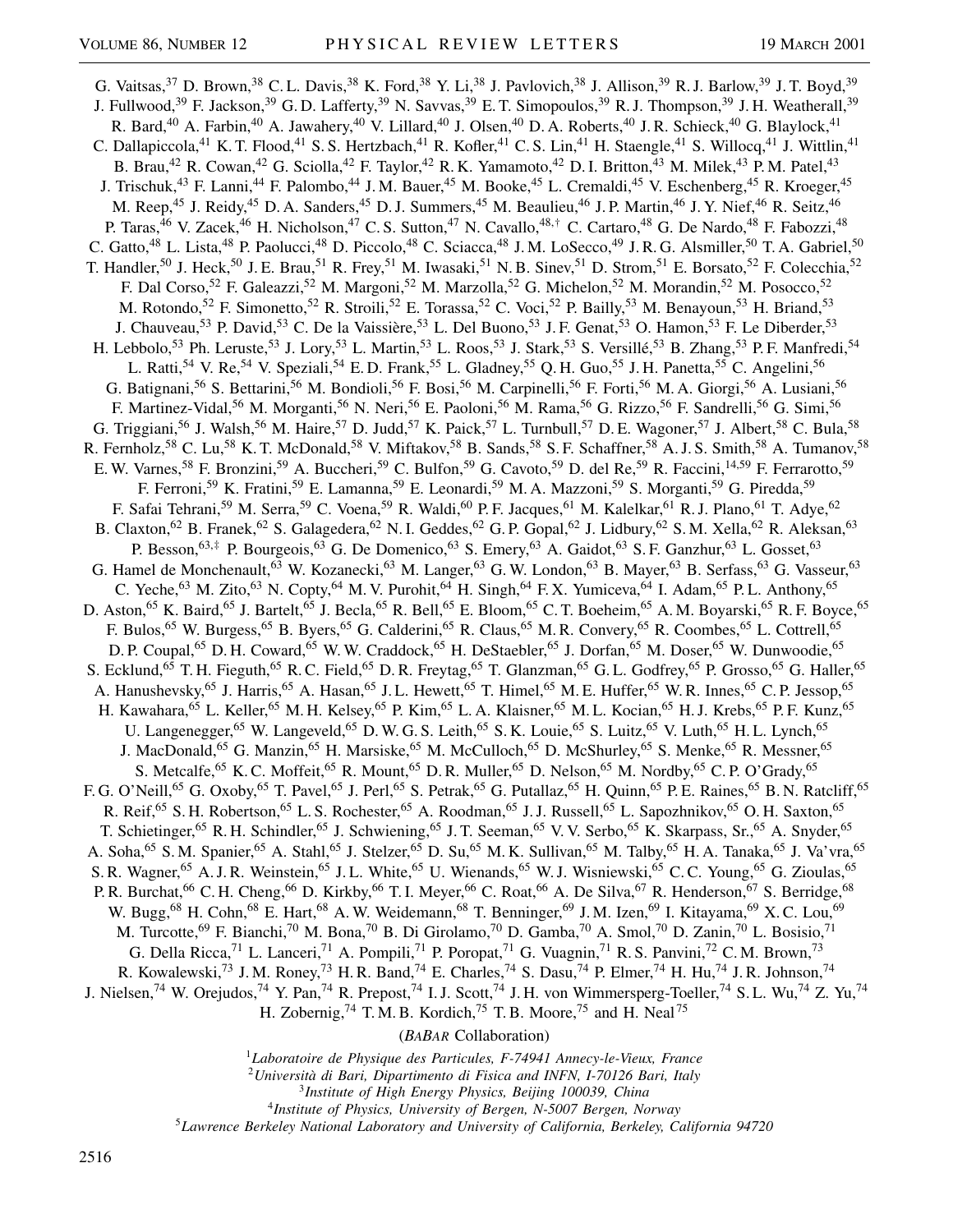*University of Birmingham, Birmingham B15 2TT, United Kingdom Ruhr Universität Bochum, Institut für Experimentalphysik 1, D-44780 Bochum, Germany University of Bristol, Bristol BS8 1TL, United Kingdom University of British Columbia, Vancouver, British Columbia, Canada V6T 1Z1 Brunel University, Uxbridge, Middlesex UB8 3PH, United Kingdom Budker Institute of Nuclear Physics, Novosibirsk 630090, Russia University of California at Irvine, Irvine, California 92697 University of California at Los Angeles, Los Angeles, California 90024 University of California at San Diego, La Jolla, California 92093 University of California at Santa Barbara, Santa Barbara, California 93106 Institute for Particle Physics, University of California at Santa Cruz, Santa Cruz, California 95064 California Institute of Technology, Pasadena, California 91125 University of Cincinnati, Cincinnati, Ohio 45221 University of Colorado, Boulder, Colorado 80309 Colorado State University, Fort Collins, Colorado 80523 Technische Universität Dresden, Institut für Kern-u. Teilchenphysik, D-01062 Dresden, Germany Ecole Polytechnique, F-91128 Palaiseau, France University of Edinburgh, Edinburgh EH9 3JZ, United Kingdom Elon College, Elon College, North Carolina 27244-2010 Dipartimento di Fisica and INFN, Università di Ferrara, I-44100 Ferrara, Italy Florida A&M University, Tallahassee, Florida 32307 Laboratori Nazionali di Frascati dell'INFN, I-00044 Frascati, Italy Dipartimento di Fisica and INFN, Università di Genova, I-16146 Genova, Italy Harvard University, Cambridge, Massachusetts 02138 University of Iowa, Iowa City, Iowa 52242-3160 Iowa State University, Ames, Iowa 50011 Laboratoire de l'Accélérateur Linéaire, F-91898 Orsay, France Lawrence Livermore National Laboratory, Livermore, California 94550 University of Liverpool, Liverpool L69 3BX, United Kingdom University of London, Imperial College, London SW7 2BW, United Kingdom Queen Mary, University of London, London E1 4NS, United Kingdom University of London, Royal Holloway, and Bedford New College, Egham, Surrey TW20 0EX, United Kingdom University of Louisville, Louisville, Kentucky 40292 University of Manchester, Manchester M13 9PL, United Kingdom University of Maryland, College Park, Maryland 20742 University of Massachusetts, Amherst, Massachusetts 01003 Lab for Nuclear Science, Massachusetts Institute of Technology, Cambridge, Massachusetts 02139 McGill University, Montréal, Canada QC H3A 2T8 Dipartimento di Fisica and INFN, Università di Milano, I-20133 Milano, Italy University of Mississippi, University, Mississippi 38677 Laboratoire René J. A. Lévesque, Université de Montréal, Montréal, Canada QC H3C 3J7 Mount Holyoke College, South Hadley, Massachusetts 01075 Dipartimento di Scienze Fisiche and INFN, Università di Napoli Federico II, I-80126 Napoli, Italy University of Notre Dame, Notre Dame, Indiana 46556 Oak Ridge National Laboratory, Oak Ridge, Tennessee 37831 University of Oregon, Eugene, Oregon 97403 Dipartimento di Fisica and INFN, Università di Padova, I-35131 Padova, Italy Lab de Physique Nucléaire H. E., Universités Paris VI et VII, F-75252 Paris, France Dipartimento di Elettronica and INFN, Università di Pavia, I-27100 Pavia, Italy University of Pennsylvania, Philadelphia, Pennsylvania 19104 Scuola Normale Superiore and INFN, Università di Pisa, I-56010 Pisa, Italy Prairie View A&M University, Prairie View, Texas 77446 Princeton University, Princeton, New Jersey 08544 Dipartimento di Fisica and INFN, Università di Roma La Sapienza, I-00185 Roma, Italy Universität Rostock, D-18051 Rostock, Germany Rutgers University, New Brunswick, New Jersey 08903 Rutherford Appleton Laboratory, Chilton, Didcot, Oxon OX11 0QX, United Kingdom DAPNIA, Commissariat à l'Energie AtomiqueSaclay, F-91191 Gif-sur-Yvette, France University of South Carolina, Columbia, South Carolina 29208 Stanford Linear Accelerator Center, Stanford, California 94309 Stanford University, Stanford, California 94305-4060*

*TRIUMF, Vancouver, British Columbia, Canada V6T 2A3*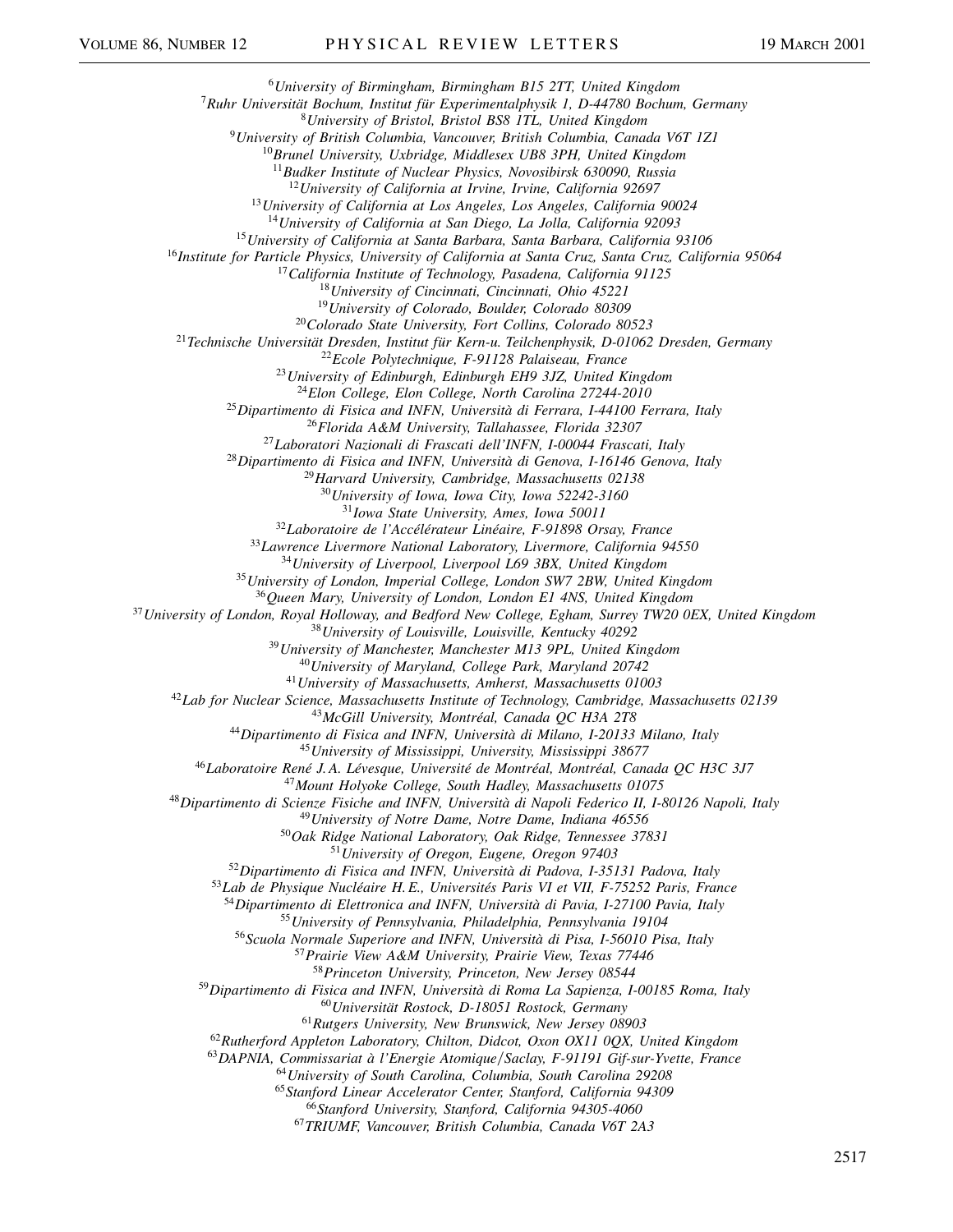<sup>68</sup>*University of Tennessee, Knoxville, Tennessee 37996*

<sup>69</sup>*University of Texas at Dallas, Richardson, Texas 75083*

<sup>70</sup>*Dipartimento di Fisica Sperimentale and INFN, Università di Torino, I-10125 Torino, Italy*

<sup>71</sup>*Dipartimento di Fisica and INFN, Università di Trieste, I-34127 Trieste, Italy*

<sup>72</sup>*Vanderbilt University, Nashville, Tennessee 37235*

<sup>73</sup>*University of Victoria, Victoria, British Columbia, Canada V8W 3P6*

<sup>74</sup>*University of Wisconsin, Madison, Wisconsin 53706*

<sup>75</sup>*Yale University, New Haven, Connecticut 06511*

(Received 12 February 2001)

We present measurements of time-dependent *CP*-violating asymmetries in neutral *B* decays to several *CP* eigenstates. The measurement uses a data sample of  $23 \times 10^6$  Y(4*S*)  $\rightarrow$  *BB* decays collected by the *BABAR* detector at the PEP-II asymmetric *B* Factory at SLAC. In this sample, we find events in which one neutral *B* meson is fully reconstructed in a *CP* eigenstate containing charmonium and the flavor of the other neutral *B* meson is determined from its decay products. The amplitude of the *CP*-violating asymmetry, which in the standard model is proportional to  $sin2\beta$ , is derived from the decay time distributions in such events. The result is  $\sin 2\beta = 0.34 \pm 0.20$  (stat)  $\pm 0.05$  (syst).

DOI: 10.1103/PhysRevLett.86.2515 PACS numbers: 13.25.Hw, 12.15.Hh, 11.30.Er

*CP*-violating asymmetries in the time distributions of decays of  $B^0$  and  $\bar{B}^0$  mesons provide a direct test of the standard model of electroweak interactions [1]. For the neutral *B* decay modes reported here, corrections to *CP*violating effects from strong interactions are absent, in contrast to the  $K<sub>L</sub><sup>0</sup>$  modes in which *CP* violation was discovered [2].

Using a data sample of  $23 \times 10^6$  *BB* pairs recorded at the  $Y(4S)$  resonance by the *BABAR* detector at the PEP-II asymmetric-energy  $e^+e^-$  collider at the Stanford Linear Accelerator Center, we have fully reconstructed a sample *BCP* of neutral *B* mesons decaying to the *CP* eigenstates  $J/\psi K_s^0$ ,  $\psi(2S)K_s^0$ , and  $J/\psi K_t^0$ . We examine each of the events in this sample for evidence that the other neutral *B* meson decayed as a  $B^0$  or a  $\bar{B}^0$ , designated as a  $B^0$  or  $\bar{B}^0$ flavor tag. The final  $B_{CP}$  sample contains about 360 signal events.

When the  $Y(4S)$  decays, the *P*-wave  $B\bar{B}$  state evolves coherently until one of the mesons decays. In one of

four time-order and flavor configurations, if the tagging meson  $B_{\text{tag}}$  decays first, and as a  $B^0$ , the other meson must be a  $\bar{B}^0$  at that same time  $t_{\text{tag}}$ . It then evolves independently and can decay into a  $\overline{CP}$  eigenstate  $B_{\overline{CP}}$ at a later time  $t_{CP}$ . The time between the two decays  $\Delta t = t_{CP} - t_{\text{tag}}$  is a signed quantity made measurable by producing the Y(4*S*) with a boost  $\beta \gamma = 0.56$  along the collision  $(z)$  axis, with nominal energies of 9.0 and

3.1 GeV for the electron and positron beams. The measured distance  $\Delta z \approx \beta \gamma c \Delta t$  between the two decay vertices provides a good estimate of the corresponding time interval  $\Delta t$ ; the average value of  $|\Delta z|$  is  $\beta \gamma c \tau_{B}$ <sup>0</sup>  $\approx$  $250 \mu m$ .

The decay-time distribution for events with a  $B^0$  or a  $\bar{B}^0$ tag can be expressed in terms of a complex parameter  $\lambda$ that depends on both  $B^0\bar{B}^0$  mixing and on the amplitudes describing  $\bar{B}^0$  and  $B^0$  decay to a common final state *f* [3]. The distribution  $f_{+}(f_{-})$  of the decay rate when the tagging meson is a  $B^0(\overline{B}^0)$  is given by

$$
f_{\pm}(\Delta t) = \frac{e^{-|\Delta t|/\tau_{B^0}}}{2\tau_{B^0}(1+|\lambda|^2)} \times \left[\frac{1+|\lambda|^2}{2} \pm \text{Im}\lambda\sin(\Delta m_{B^0}\Delta t) \mp \frac{1-|\lambda|^2}{2}\cos(\Delta m_{B^0}\Delta t)\right],\tag{1}
$$

where  $\tau_{B^0}$  is the *B*<sup>0</sup> lifetime and  $\Delta m_{B^0}$  is the mass difference determined from  $B^0\bar{B}^0$  mixing [4], and where the lifetime difference between neutral *B* mass eigenstates is assumed to be negligible. The first oscillatory term in Eq. (1) is due to interference between direct decay and decay after mixing. A difference between the  $B^0$  and  $\bar{B}^0$ distributions or a  $\Delta t$  asymmetry for either tag is evidence for *CP* violation.

If all amplitudes contributing to  $B^0 \rightarrow f$  have the same weak phase, a condition satisfied in the standard model for charmonium-containing  $b \rightarrow c\bar{c}s$  decays, then  $|\lambda| =$ 1. For these *CP* eigenstates the standard model predicts  $\lambda = \eta_f e^{-2i\beta}$ , where  $\eta_f$  is the *CP* eigenvalue of the state *f* and  $\beta = \arg[-V_{cd}V_{cb}^*/V_{td}V_{tb}^*]$  is an angle of the unitarity triangle of the three-generation Cabibbo-Kobayashi-Maskawa (CKM) matrix [5]. Thus, the time-dependent *CP*-violating asymmetry is

$$
A_{CP}(\Delta t) = \frac{f_{+}(\Delta t) - f_{-}(\Delta t)}{f_{+}(\Delta t) + f_{-}(\Delta t)}
$$
  
=  $-\eta_{f} \sin 2\beta \sin(\Delta m_{B^{0}} \Delta t)$ , (2)

where  $\eta_f = -1$  for *J*/ $\psi K_s^0$  and  $\psi(2S)K_s^0$  and +1 for  $J/\psi K^0_{\iota}$ .

A measurement of *ACP* requires determination of the experimental  $\Delta t$  resolution and the fraction of events in which the tag assignment is incorrect. A mistag fraction *w* reduces the observed asymmetry by a factor  $(1 - 2w)$ .

Several samples of fully reconstructed  $B^0$  mesons are used in this measurement. The  $B_{CP}$  sample contains candidates reconstructed in the *CP* eigenstates  $J/\psi K_s^0(K_{s_s}^0 \to \pi^+ \pi^-, \pi^0 \pi^0), \quad \psi(2S)K_s^0(K_s^0 \to \pi^+ \pi^-),$ and  $J/\psi K_L^0$ . The  $J/\psi$  and  $\psi(2S)$  mesons are reconstructed through their decays to  $e^+e^-$  and  $\mu^+\mu^-$ ; the  $\psi(2S)$  is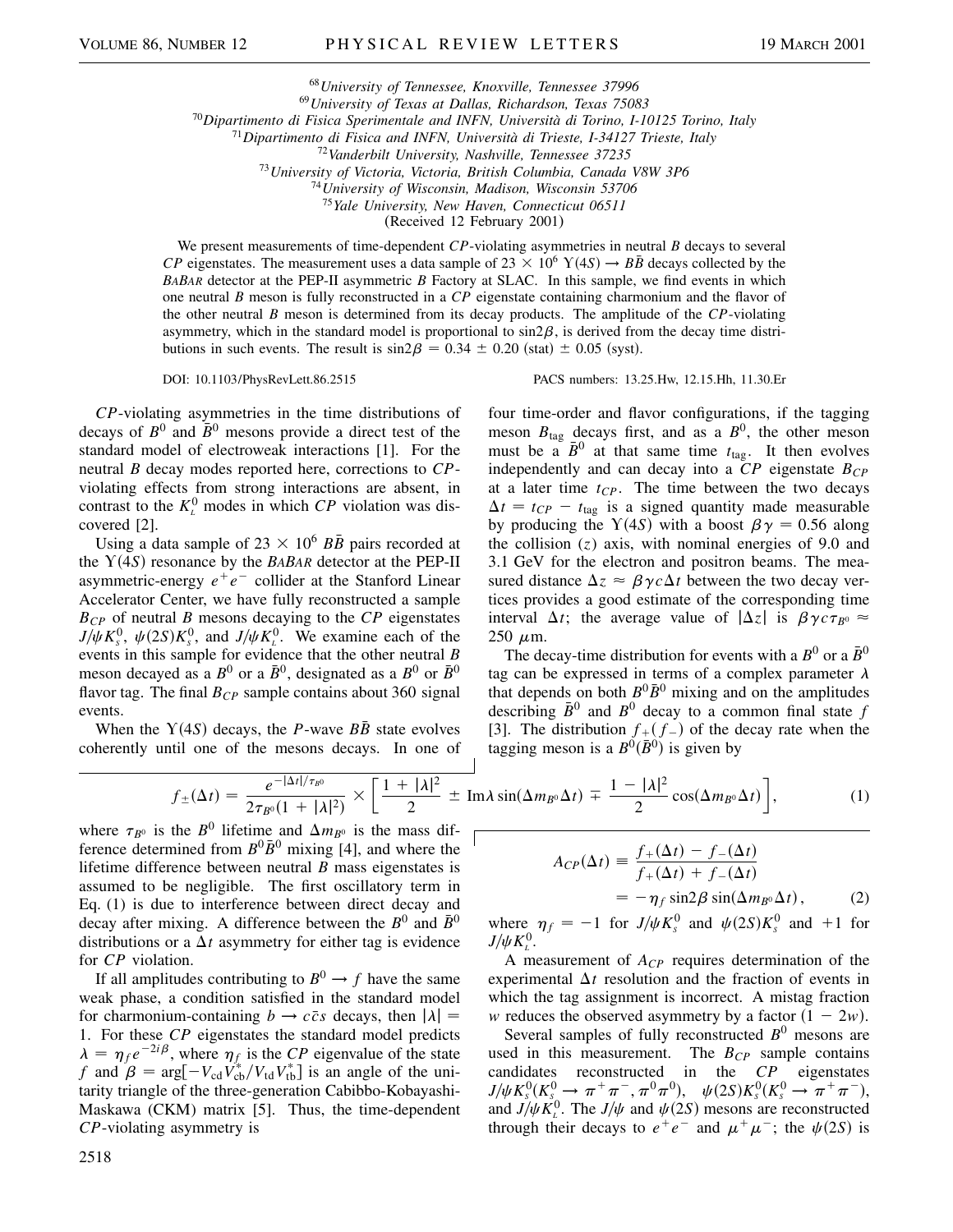also reconstructed through its decay to  $J/\psi \pi^+ \pi^-$ . A sample of *B* decays  $B_{\text{flav}}$  [6] used in the determination of the mistag fractions and  $\Delta t$  resolution functions consists of the channels  $D^{(*)-}h^+(h^+ = \pi^+, \rho^+, a_1^+)$  and  $J/\psi K^{*0}(K^{*0} \to K^+ \pi^-)$ . A control sample of charged *B* mesons decaying to the final states  $J/\psi \overline{K}^{(*)+}$ ,  $\psi(2S)K^{+}$ , and  $\overline{D}^{(*)0}\pi^{+}$  is used for validation studies. and  $\bar{D}^{(*)0}\pi^+$  is used for validation studies.

A description of the *BABAR* detector can be found in Ref. [7]. Charged particles are detected and their momenta measured by a combination of a silicon vertex tracker (SVT) consisting of five double-sided layers and a central drift chamber (DCH), in a 1.5-T solenoidal field. The average vertex resolution in the *z* direction is 70  $\mu$ m for a fully reconstructed *B* meson. We identify leptons and hadrons with measurements from all detector systems, including the energy loss  $(dE/dx)$  in the DCH and SVT. Electrons and photons are identified by a CsI electromagnetic calorimeter (EMC). Muons are identified in the instrumented flux return (IFR). A Cherenkov ring imaging detector (DIRC) covering the central region, together with the  $dE/dx$  information, provides  $K-\pi$  separation of at least 3 standard deviations for *B* decay products with momentum greater than 250 MeV/ $c$  in the laboratory.

We select events with a minimum of three reconstructed charged tracks, each having a laboratory polar angle between 0.41 and 2.54 rad and an impact parameter in the plane transverse to the beam less than 1.5 cm from the beam line. The event must have a total measured energy in the laboratory greater than 4.5 GeV within the fiducial regions for charged tracks and neutral clusters. To help reject continuum background, the second Fox-Wolfram moment [8] must be less than 0.5.

An electron candidate must have a ratio of calorimeter energy to track momentum, an EMC cluster shape, a DCH  $dE/dx$ , and a DIRC Cherenkov angle (if available) consistent with an electron.

A muon candidate must satisfy requirements on the measured and expected number of interaction lengths penetrated, the position match between the extrapolated DCH track and IFR hits, and the average and spread of the number of IFR hits per layer.

A track is identified as a kaon candidate by means of a neural network that uses  $dE/dx$  measurements in the DCH and SVT, and comparison of the observed pattern of detected photons in the DIRC with that expected for kaon and pion hypotheses.

Candidates for  $J/\psi \rightarrow \ell^+ \ell^-$  must have at least one decay product identified as a lepton (electron or muon) candidate or, if outside the calorimeter acceptance, must have DCH  $dE/dx$  information consistent with the electron hypothesis. Tracks in which the electron has radiated are combined with bremsstrahlung photons, reconstructed as clusters with more than 30 MeV lying within 35 mrad in polar angle and 50 mrad in azimuth of the projected photon position on the EMC. The second track of a  $\mu^+ \mu^-$  pair, if within the acceptance of the calorimeter, must be consistent with being a minimum ionizing particle. Two identified electron or muon candidates are required for  $J/\psi$  or  $\psi(2S) \rightarrow \ell^+ \ell^-$  reconstruction in the higher-background  $\psi(2S)K_s^0$  and  $J/\psi K_L^0$  channels.

We require a  $J/\psi$  candidate to have  $2.95 \le m_{e^+e^-} \le$ 3.14 GeV/ $c^2$  or 3.06  $\leq m_{\mu^+\mu^-} \leq 3.14$  GeV/ $c^2$ , and a  $\psi(2S) \rightarrow \ell^+ \ell^-$  candidate to have  $3.44 \leq m_{e^+e^-} \leq$ 3.74 GeV/ $c^2$  or 3.64  $\leq m_{\mu^+\mu^-} \leq 3.74$  GeV/ $c^2$ . Requirements are made on the lepton helicity angle in order to provide further discrimination against background. For the  $\psi(2S) \rightarrow J/\psi \pi^+ \pi^-$  mode, mass-constrained  $J/\psi$ candidates are combined with pairs of oppositely charged tracks considered as pions; the resulting mass must be within 15 MeV/ $c^2$  of the  $\psi(2S)$  mass [4].

A  $K_s^0 \rightarrow \pi^+ \pi^-$  candidate must satisfy 489 <  $m_{\pi^+\pi^-}$  < 507 MeV/ $c^2$ . The distance between the *J*/ $\psi$ or  $\psi(2S)$  and  $K_s^0$  vertices is required to be at least 1 mm.

Pairs of  $\pi^0$  candidates with total energy above 800 MeV are considered as  $K_s^0$  candidates for the  $J/\psi K_s^0$  mode. We determine the most probable  $K_s^0$  decay point along the path defined by the initial  $K_s^0$  momentum vector and the  $J/\psi$ vertex by maximizing the product of probabilities for the daughter  $\pi^0$  mass-constrained fits. Allowing for vertex resolution, we require the displacement from the  $J/\psi$  vertex to the decay point to be between  $-10$  and  $+40$  cm and the  $\pi^{0}\pi^{0}$  mass evaluated at this point to be between 470 and 550 MeV/ $c^2$ .

A  $K<sub>L</sub><sup>0</sup>$  candidate is formed from a cluster not matched to a reconstructed track. For the EMC the cluster must have energy above 200 MeV, while for the IFR the cluster must have at least two layers. We determine the  $K^0_{\iota}$ energy by combining its direction with the reconstructed  $J/\psi$  momentum, assuming the decay  $B^0 \rightarrow J/\psi K_L^0$ . To reduce photon backgrounds, EMC clusters consistent with a  $\pi^0 \rightarrow \gamma \gamma$  decay are rejected and the transverse missing momentum of the event projected on the  $K^0_\text{L}$  candidate direction must be consistent with the  $K<sub>L</sub><sup>0</sup>$  momentum. In addition, the center-of-mass  $J/\psi$  momentum is required to be greater than  $1.4 \text{ GeV}/c$ .

*BCP* candidates used in the analysis are selected by requiring that the difference  $\Delta E$  between the energy of the  $B_{CP}$  candidate and the beam energy in the center-of-mass frame be less than 3 standard deviations from zero and that, for  $K_s^0$  modes, the beam-energy substituted mass  $m_{\text{ES}} =$  $(\overline{E_{\text{beam}}^{\text{cm}}})^2 - (p_B^{\text{cm}})^2$  must be greater than 5.2 GeV/ $c^2$ . The resolution for  $\Delta E$  is about 10 MeV, except for  $J/\psi K^0_L$ (3 MeV) and the  $K_s^0 \to \pi^0 \pi^0$  mode (33 MeV). For the purpose of determining numbers of events, purities, and efficiencies, a signal region  $m_{ES} > 5.27 \text{ GeV}/c^2$  is used for all modes except  $J/\psi K_L^0$ .

Figure 1 shows the resulting  $\Delta E$  and  $m_{ES}$  distributions for  $B_{CP}$  candidates containing a  $K_s^0$ , and  $\Delta E$  for the candidates containing a  $K<sub>L</sub><sup>0</sup>$ . The  $B<sub>CP</sub>$  sample is composed of 890 events in the signal region, with an estimated background of 260 events, predominantly in the  $J/\psi K^0_{\iota}$  channel. For that channel, the composition, effective  $\eta_f$ , and  $\Delta E$  distributions of the individual background sources are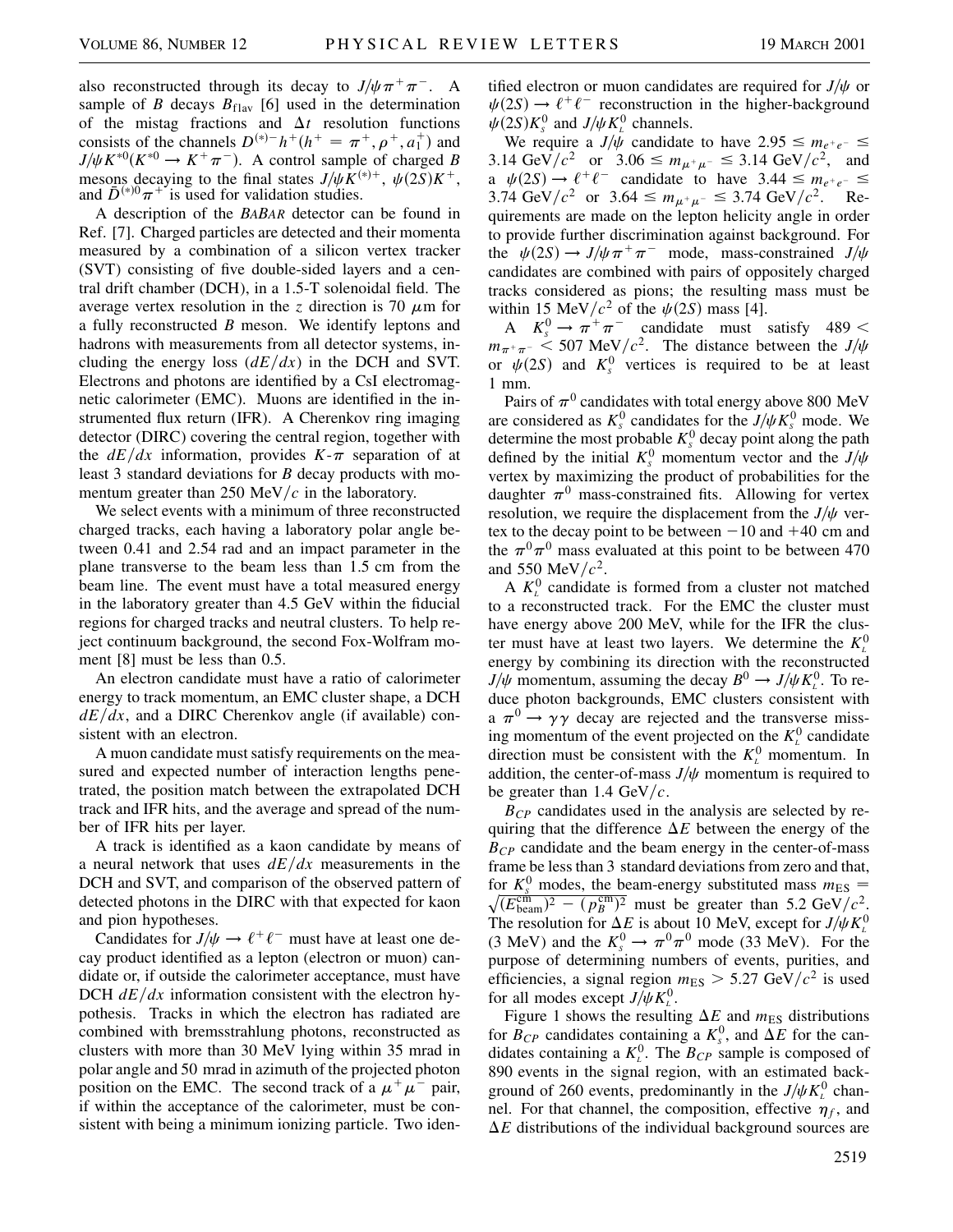

FIG. 1. (a) Distribution of  $m_{ES}$  and  $\Delta E$  for  $B_{CP}$  candidates having a  $K_s^0$  in the final state; (b) distribution of  $\Delta E$  for  $J/\psi K_L^0$ candidates.

taken either from a Monte Carlo simulation (for *B* decays to  $J/\psi$ ) or from the  $m_{\ell^+ \ell^-}$  sidebands in data.

For flavor tagging, we exploit information from the incompletely reconstructed other *B* decay in the event. The charge of energetic electrons and muons from semileptonic *B* decays, kaons, soft pions from  $D^*$  decays, and high momentum charged particles is correlated with the flavor of the decaying *b* quark: e.g., a positive lepton yields a *B*<sup>0</sup> tag. Each event is assigned to one of four hierarchical, mutually exclusive tagging categories or is excluded from further analysis. The mistag fractions and efficiencies of all categories are determined from data.

A lepton tag requires an electron or muon candidate with a center-of-mass momentum  $p_{cm} > 1.0$  or 1.1 GeV/c, respectively. This efficiently selects primary leptons and reduces contamination due to oppositely charged leptons from semileptonic charm decays. Events meeting these criteria are assigned to the lepton category unless the lepton charge and the net charge of all kaon candidates indicate opposite tags. Events without a lepton tag but with a nonzero net kaon charge are assigned to the kaon category.

All remaining events are passed to a neural network algorithm whose main inputs are the momentum and charge of the track with the highest center-of-mass momentum, and the outputs of secondary networks, trained with Monte Carlo samples to identify primary leptons, kaons, and soft pions. Based on the output of the neural network algorithm, events are tagged as  $B^0$  or  $\bar{B}^0$  and assigned to the NT1 (more certain tags) or NT2 (less certain tags) category, or not tagged at all. The tagging power of the NT1 and NT2 categories arises primarily from soft pions and from recovering unidentified isolated primary electrons and muons.

Table I shows the number of tagged events and the signal purity, determined from fits to the  $m_{\text{ES}}$  ( $K_s^0$  modes) or  $\Delta E$  $(K_L^0 \text{ mode})$  distributions. The measured efficiencies for the four tagging categories are summarized in Table II.

The uncertainty in the  $\Delta t$  measurement is dominated by the measurement of the position  $z_{\text{tag}}$  of the tagging vertex. The tagging vertex is determined by fitting the tracks not belonging to the  $B_{CP}$  (or  $B_{\text{flav}}$ ) candidate to a common vertex. Reconstructed  $K_s^0$  and  $\Lambda$  candidates are used as input to the fit in place of their daughters. Tracks from  $\gamma$  conversions are excluded from the fit. To reduce contributions from charm decay, which bias the vertex estimation, the track with the largest vertex  $\chi^2$ contribution greater than 6 is removed and the fit is redone until no track fails the  $\chi^2$  requirement or fewer than two tracks remain. The average resolution for  $\Delta z = z_{CP}$  $z<sub>tag</sub>$  is 190  $\mu$ m. The time interval  $\Delta t$  between the two *B* decays is then determined from the  $\Delta z$  measurement, including an event-by-event correction for the direction of the *B* with respect to the *z* direction in the  $Y(4S)$  frame. An accepted candidate must have a converged fit for the  $B_{CP}$ and  $B_{\text{tag}}$  vertices, an error of less than 400  $\mu$ m on  $\Delta z$ , and a measured  $|\Delta z| < 3$  mm; 86% of the  $B_{CP}$  events satisfy this requirement.

The  $sin2\beta$  measurement is made with an unbinned maximum likelihood fit to the  $\Delta t$  distribution of the combined  $B_{CP}$  and  $B_{flav}$  tagged samples. The  $\Delta t$  distribution of the former is given by Eq. (1), with  $|\lambda| = 1$ . The latter evolves according to the known rate for flavor oscillations in neutral *B* mesons. The amplitudes for  $B_{CP}$  asymmetries and for  $B_{\text{flav}}$  flavor oscillations are reduced by the same

TABLE I. Number of tagged events, signal purity, and result of fitting for *CP* asymmetries in the full *CP* sample and in various subsamples, as well as in the  $B<sub>flav</sub>$  and charged *B* control samples. Purity is the fitted number of signal events divided by the total number of events in the  $\Delta E$  and  $m_{ES}$  signal region defined in the text. Errors are statistical only.

| Sample                                                       | $N_{\text{tag}}$ | Purity $(\%)$ | $\sin 2\beta$    |
|--------------------------------------------------------------|------------------|---------------|------------------|
| $J/\psi K_s^0, \psi(2S)K_s^0$                                | 273              | $96 \pm 1$    | $0.25 \pm 0.22$  |
| $J/\psi K_{I}^{0}$                                           | 256              | $39 \pm 6$    | $0.87 \pm 0.51$  |
| Full CP sample                                               | 529              | $69 \pm 2$    | $0.34 \pm 0.20$  |
| $J/\psi K_s^0$ , $\psi(2S)K_s^0$ only                        |                  |               |                  |
| $J/\psi K_{s}^{0}$ $(K_{s}^{0} \rightarrow \pi^{+} \pi^{-})$ | 188              | $98 \pm 1$    | $0.25 \pm 0.26$  |
| $J/\psi K_{s}^{0}$ $(K_{s}^{0} \rightarrow \pi^{0} \pi^{0})$ | 41               | $85 \pm 6$    | $-0.05 \pm 0.66$ |
| $\psi(2S)K_s^0$ $(K_s^0 \rightarrow \pi^+\pi^-)$             | 44               | $97 \pm 3$    | $0.40 \pm 0.50$  |
| Lepton tags                                                  | 34               | $99 \pm 2$    | $0.07 \pm 0.43$  |
| Kaon tags                                                    | 156              | $96 \pm 2$    | $0.40 \pm 0.29$  |
| NT1 tags                                                     | 28               | $97 \pm 3$    | $-0.03 \pm 0.67$ |
| NT2 tags                                                     | 55               | $96 \pm 3$    | $0.09 \pm 0.76$  |
| $B^0$ tags                                                   | 141              | $96 \pm 2$    | $0.24 \pm 0.31$  |
| $\bar{B}^0$<br>tags                                          | 132              | $97 \pm 2$    | $0.25 \pm 0.30$  |
| $B_{\text{flav}}$ sample                                     | 4637             | $86 \pm 1$    | $0.03 \pm 0.05$  |
| Charged $B$ sample                                           | 5165             | $90 \pm 1$    | $0.02 \pm 0.05$  |
|                                                              |                  |               |                  |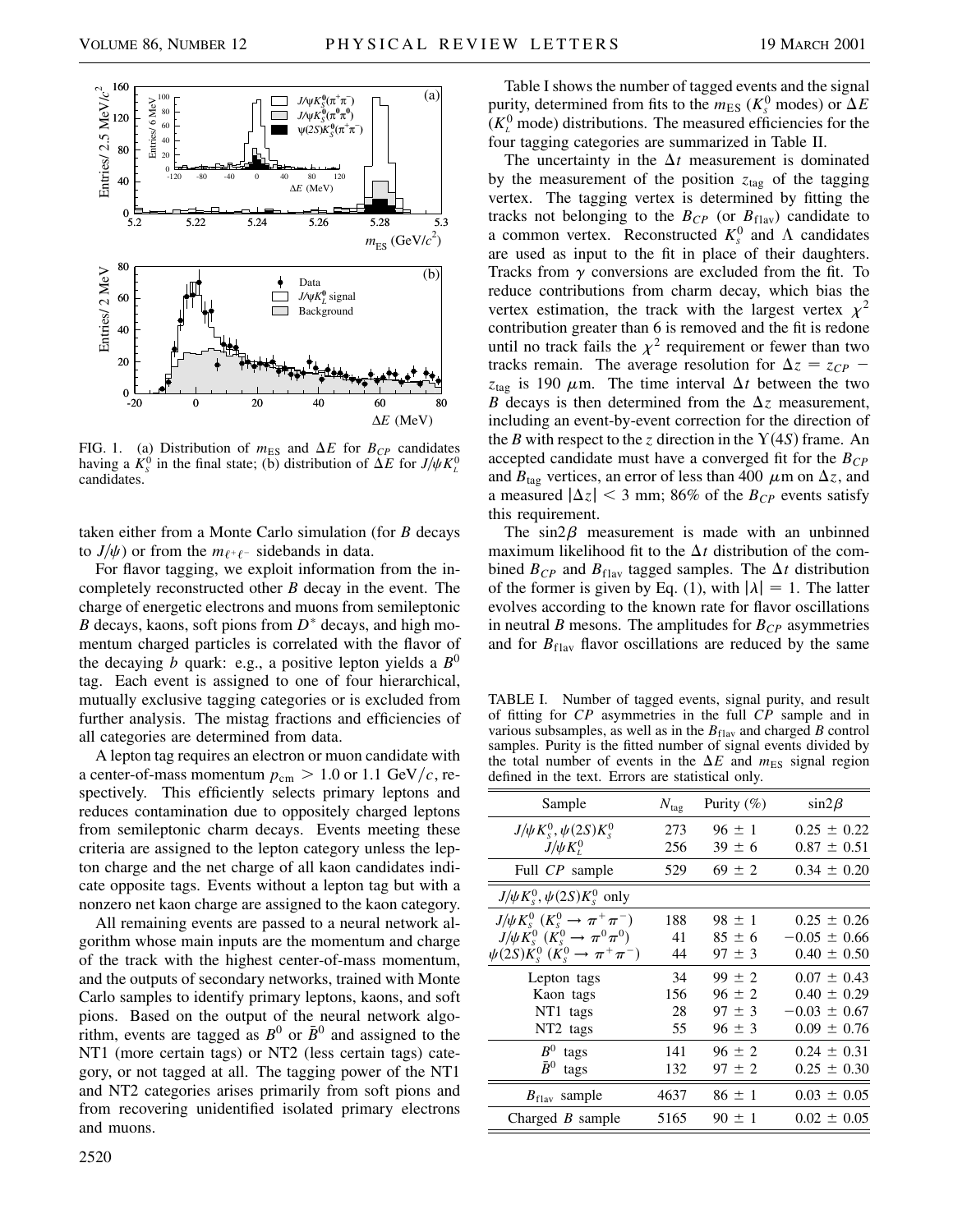TABLE II. Average mistag fractions  $w_i$  and mistag differences  $\Delta w_i = w_i(B^0) - w_i(\bar{B}^0)$  extracted for each tagging category *i* from the maximum-likelihood fit to the time distribution for the fully reconstructed  $B^0$  sample ( $B_{\text{flav}} + B_{\text{CP}}$ ). The figure of merit for tagging is the effective tagging efficiency  $Q_i = \varepsilon_i (1 - 2w_i)^2$ , where  $\varepsilon_i$  is the fraction of events with a reconstructed tag vertex that is assigned to the *i*th category. Uncertainties are statistical only. The statistical tag vertex that is assigned to the *i*th category. Uncertainties error on  $\sin 2\beta$  is proportional to  $1/\sqrt{Q}$ , where  $Q = \sum Q_i$ .

| تنت سے          |                   |                |                |                |  |
|-----------------|-------------------|----------------|----------------|----------------|--|
| Category        | $\varepsilon$ (%) | $w(\%)$        | $\Delta w$ (%) | $Q(\%)$        |  |
| Lepton          | $10.9 \pm 0.4$    | $11.6 \pm 2.0$ | $3.1 \pm 3.1$  | $6.4 \pm 0.7$  |  |
| Kaon            | $36.5 \pm 0.7$    | $17.1 \pm 1.3$ | $-1.9 \pm 1.9$ | $15.8 \pm 1.3$ |  |
| NT <sub>1</sub> | $7.7 \pm 0.4$     | $21.2 \pm 2.9$ | $7.8 \pm 4.2$  | $2.6 \pm 0.5$  |  |
| NT <sub>2</sub> | $13.7 \pm 0.5$    | $31.7 \pm 2.6$ | $-4.7 \pm 3.5$ | $1.8 \pm 0.5$  |  |
| All             | $68.9 \pm 1.0$    |                |                | $26.7 \pm 1.6$ |  |

factor  $(1 - 2w)$  due to mistags. The distributions are both convoluted with a common  $\Delta t$  resolution function and corrected for backgrounds, incorporated with different assumptions about their  $\Delta t$  evolution and convoluted with a separate resolution function. Events are assigned signal and background probabilities based on fits to  $m_{ES}$  (all modes except  $J/\psi K_l^0$  or  $\Delta E$  ( $J/\psi K_l^0$ ) distributions.

The  $\Delta t$  resolution function for signal candidates is represented by a sum of three Gaussian distributions with different means and widths. For the core and tail Gaussians, the widths are scaled by the event-by-event measurement error derived from the vertex fits; the combined rms error is 1.1 ps. A separate offset for the core distribution is allowed for each tagging category to account for small shifts caused by inclusion of residual charm decay products in the tag vertex; a common offset is used for the tail component. The third Gaussian (of fixed 8 ps width) accounts for the fewer than 1% of events with incorrectly reconstructed vertices. Identical resolution function parameters are used for all modes, since the  $B_{\text{tag}}$  vertex precision dominates the  $\Delta t$  resolution.

A total of 35 parameters are varied in the final fit, including the values of  $sin2\beta$  (1), the average mistag fraction *w* and the difference  $\Delta w$  between  $B^0$  and  $\bar{B}^0$  mistags for each tagging category  $(8)$ , parameters for the signal  $\Delta t$ resolution (9), and parameters for background time dependence (6),  $\Delta t$  resolution (3) and mistag fractions (8). The determination of the mistag fractions and signal  $\Delta t$  resolution function is dominated by the high-statistics  $B_{\text{flav}}$ sample, while background parameters are governed by events with  $m_{ES} < 5.27 \text{ GeV}/c^2$  (except  $J/\psi K_l^0$ ). We fix  $\tau_{B^0} = 1.548$  ps and  $\Delta m_{B^0} = 0.472 \hbar$  ps<sup>-1</sup> [4]. The largest correlation between  $\sin 2\beta$  and any linear combination of the other free parameters is 0.076.

The measurement of  $sin2\beta$  was performed as a blind analysis by hiding the value of  $sin2\beta$  obtained from the fit, as well as the *CP* asymmetry in the  $\Delta t$  distribution, until the analysis was complete. This allowed us to study statistical and systematic errors without knowing the numerical value of  $sin2\beta$ .

The measured mistag rates obtained from the likelihood fit for the four tagging categories are summarized in Table II. As a check, the mistag rates were evaluated

with a sample of about 16 000  $D^{*-}\ell^+\nu_\ell$  events and found to be consistent with the results from the hadronic decay sample.

The combined fit to the *CP* decay modes and the flavor decay modes yields

$$
\sin 2\beta = 0.34 \pm 0.20 \text{ (stat)} \pm 0.05 \text{ (syst)}.
$$

The decay asymmetry  $A_{CP}$  as a function of  $\Delta t$  and the log likelihood as a function of  $\sin 2\beta$  are shown in Fig. 2. If  $|\lambda|$  is allowed to float in the fit, the value obtained is consistent with 1 and there is no significant difference in the value of  $-\eta_f$  Im $\lambda/|\lambda|$  (identified with sin2 $\beta$  in the standard model) and our quoted result. Repeating the fit with all parameters fixed to their determined values except  $\sin 2\beta$ , we find that a total contribution of  $\pm 0.02$  to the error on sin2 $\beta$  is due to the combined statistical uncertainties in mistag rates,  $\Delta t$  resolution, and background parameters.

The dominant sources of systematic error are the assumed parametrization of the  $\Delta t$  resolution function (0.04), due in part to residual uncertainties in the SVT alignment, and uncertainties in the level, composition, and *CP* asymmetry of the background in the selected *CP* events (0.02). The systematic errors from uncertainties in  $\Delta m_{B^0}$  and  $\tau_{B^0}$ and from the parametrization of the background in the selected  $B_{\text{flav}}$  sample are found to be negligible. An increase of 0.02 $\hbar$  ps<sup>-1</sup> in the assumed value for  $\Delta m_{B^0}$  decreases  $\sin 2\beta$  by 0.012.

The large sample of reconstructed events allows a number of consistency checks, including separation of the data by decay mode, tagging category, and  $B_{\text{tag}}$  flavor. The results of fits to these subsamples are shown in Table I for the high-purity  $K_s^0$  events. Table I also shows results of fits with the samples of non-*CP* decay modes, where no statistically significant *CP* asymmetry is found.

Our measurement of  $\sin 2\beta$  is consistent with, but improves substantially on the precision of, previous determinations [9]. The central value is consistent with the range implied by measurements and theoretical estimates of the magnitudes of CKM matrix elements [10]; it is also consistent with no *CP* asymmetry at the  $1.7\sigma$  level.

We thank our PEP-II colleagues for their extraordinary achievement in reaching design luminosity and high